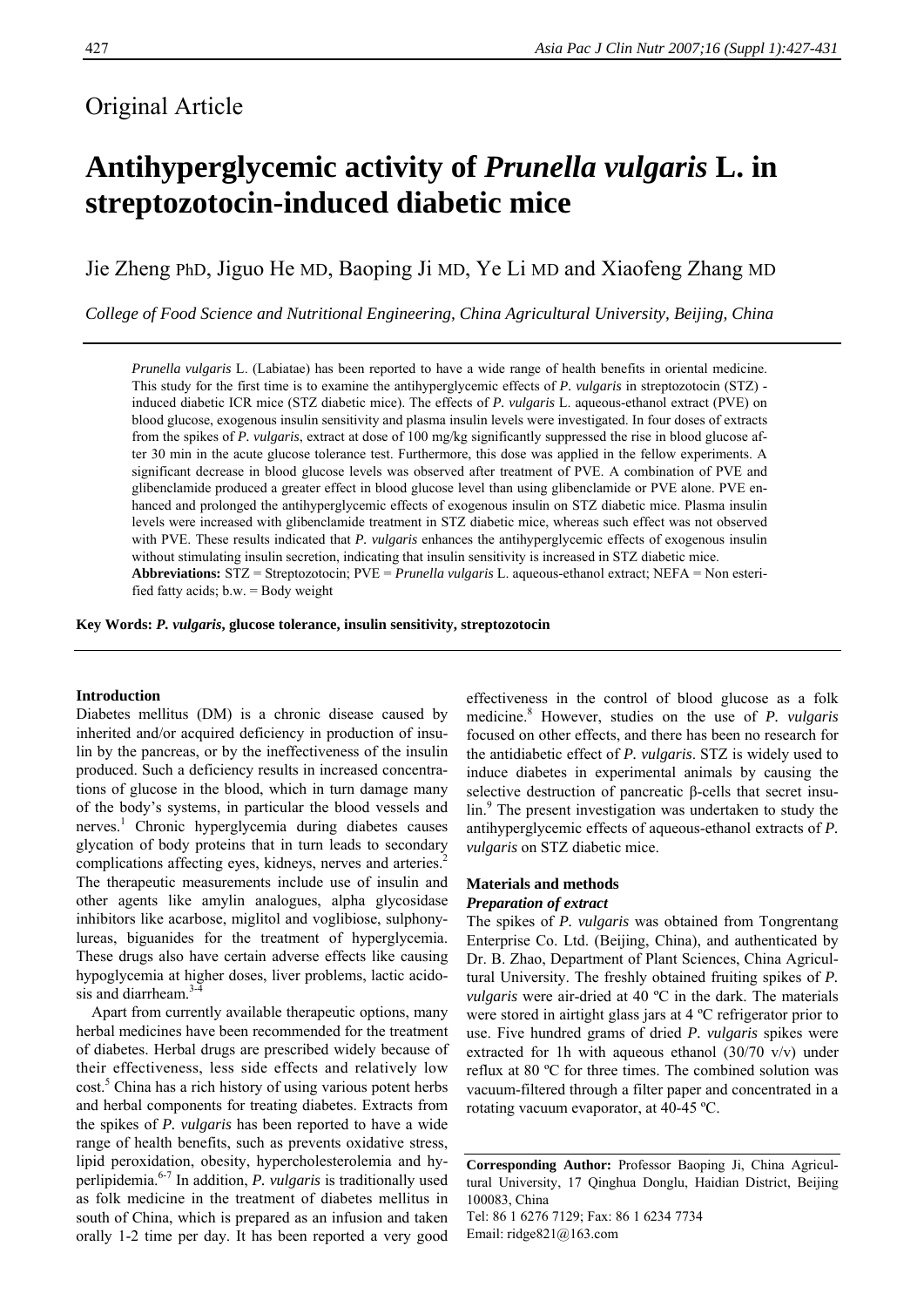The viscous residue was freeze-dried to obtain a dry solid mass with a yield of 45.36g weights (yield 9%, w/w). A stock solution with a concentration of 10 mg/ml was prepared by dissolving the aqueous-ethanol extract of *P. vulgaris* in distilled water and stored at -20ºC prior to use.

# *Chemicals*

STZ, insulin and glibenclamide were all purchased from Sigma Chemical Co. (St. Louis, MO, USA). Insulin radioimmunoassay kit was purchased from China Institute of Atomic Energy (Beijing). Glibenclamide, also known as glyburide, was dissolved initially in a small amount of ethanol and diluted with sterile water to a dose volume of 0.1 ml/10 g body weight (b.w.) for oral administration.

#### *Experimental animals*

Male ICR mice (at the age of 6 weeks) were obtained from the Experiment Animal Center of Beijing, and the research was conducted in accordance with the internationally accepted principles for laboratory animal use and care as found in the European Community guidelines. Feed (containing 64% carbohydrate, 20.6% protein, 4.16% fat and 4.92% fiber) and water were supplied ad libitum. Their housing was maintained at a temperature of 20–24 °C, relative humidity of  $50-70\%$ , and a 12 h light/dark cycle. Mice had been housed in groups of ten in the same cage for 1 week before treatment.

Diabetes was induced in overnight fasted mice by intravenous injection via tail vein of 60 mg/kg b.w. of STZ freshly prepared in ice-cold 0.1M sodium citrate buffer, pH 4.5.<sup>10</sup> Normal control mice received an equivalent amount of buffer intravenously. Six days after STZ injection, mice were anesthetized with light ether and tail vein blood glucose concentration were measured in all mice and STZ-injected animals having a fasting blood glucose level lower than 250 mg/dL were excluded from the subsequent experiments. Measurement of blood glucose was carried out by use glucose check strips (Johnson & Johnson medical (China) Ltd.)



**Figure 1.** Dose-response effect of PVE on glucose tolerance test in fasting diabetic mice (n=10). ( $\blacksquare$ ) normal control; ( $\Box$ ) diabetic control; ( $\times$ ) 50 mg/kg PVE; ( $\diamond$ ) 75 mg/kg PVE; ( $\triangle$ ) 100 mg/kg PVE; (▲) 125 mg/kg PVE; (◆) 5 mg/kg glibenclamide. Statistics are shown for 100 and 125 mg/kg PVE \* *p<*0.05, \*\* *p*<0.01, and 5 mg/kg glibenclamide  $#$   $p$ <0.01 significantly different relative to diabetic control mice.



**Figure 2.** Effects of single and combined administration of PVE and glibenclamide on blood glucose level in diabetic mice (n=10). (■) normal control;  $(\Box)$  diabetic control;  $(\Diamond)$  100 mg/kg PVE;  $(\triangle)$  5 mg/kg glibenclamide; ( $\triangle$ ) combination of 100 mg/kg PVE + 5 mg/kg glibenclamide. Statistics are shown for 100 mg/kg PVE \*  $p$ <0.05, \*\*  $p$  <0.01, combination of 100 mg/kg PVE and 5 mg/kg glibenclamide \*\*  $p<0.01$ , and 5 mg/kg glibenclamide \*  $p<0.01$ significantly different relative to diabetic control mice.

#### *Oral glucose tolerance test*

After the diabetic state was confirmed, the normal and STZ diabetic mice were randomly divided into seven groups (n=10 in each group) as shown in Fig 1. Twentyfour hours after confirmation of the diabetic state, after overnight fast, normal and STZ diabetic mice were oral administered with distilled water, PVE or glibenclamide by gavage, 60 min prior to the challenge with 2 g/kg b.w. glucose intraperitoneally.<sup>11</sup> Mice were anesthetized with light ether and blood samples were taken by distal venesection of the tail vein, just before oral administration of the PVE or water and the glucose, and were then taken subsequently at 30 min intervals for a period of 180 min.

Compare with the dosage of *P. vulgaris* used as folk medicine, four doses (50, 75, 100, 125 mg/kg b.w.) of PVE were used in oral glucose tolerance test. The mice of normal group and diabetic control group were given the same volume of distilled water instead. Glibenclamidetreated STZ diabetic mice were given at dose of 5 mg/kg  $b.w<sup>.11</sup>$ 

#### *Blood glucose test*

After oral glucose tolerance test, these mice would be feed for 1 week before to use. The normal and STZ diabetic mice were checked the blood glucose again and randomly divided into five groups (n=10 in each group) as shown in Fig 2. PVE (100 mg/kg b.w.) and glibenclamide (5 mg/kg b.w.) were given orally. In order to examine the effect of different samples on blood glucose in 180 min, samples were given with the single oral administration and blood glucose levels were monitored in fasted mice, at 0, 30, 60, 90, 120 and 180 min after a single oral administration.

#### *Insulin sensitivity*

These mice had been feed for three days after blood glucose test. The normal and STZ diabetic mice were checked the blood glucose and randomly divided into four groups as shown in Fig 3. The mice of normal group and diabetic control group were given orally the same volume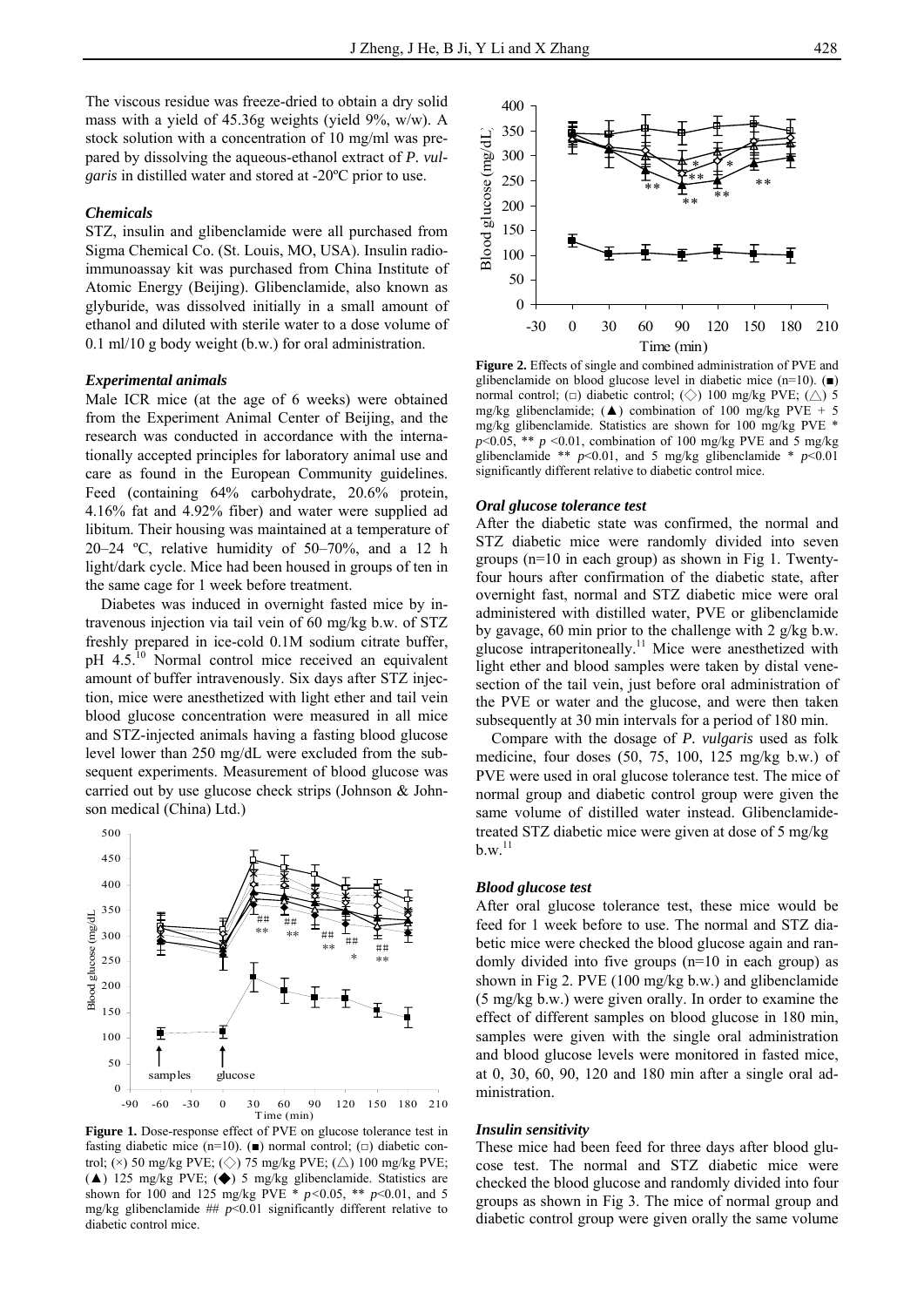

**Figure.3.** Effects of PVE on comparative insulin sensitivity in diabetic mice (n=10). ( $\square$ ) diabetic control group; ( $\blacksquare$ ) combination of 100 mg/kg PVE + 2.5 IU/kg insulin; ( $\triangle$ ) 100 mg/kg PVE; ( $\triangle$ ) 2.5 IU/kg insulin. Statistics are shown for combination of 100 mg/kg PVE and 2.5 IU/kg insulin \*  $p$  < 0.05, \*\*  $p$  < 0.01 significantly different relative to insulin-treated diabetic mice.



**Figure.4.** Effects of 100 mg/kg PVE on plasma insulin levels in diabetic mice. Statistics are shown for 5 mg/kg glibenclamide \*\*  $p$ <0.01 significantly different relative to diabetic control mice.

of distilled water instead. Insulin was injected at a dose of 2.5 IU/kg b.w. intraperitoneally<sup>12</sup>. The PVE (100 mg/kg) b.w.) and distilled water were administered orally. Blood samples for glucose analysis were taken prior to the administration of PVE, distilled water or the insulin, and subsequently at 60 min intervals for a period of 300  $min<sup>11</sup>$ 

# *Plasma insulin level*

These mice had been feed for three days after insulin sensitivity test. The PVE (100 mg/kg b.w.) and glibenclamide (5 mg/kg b.w.) were administered orally. The mice of normal group and diabetic control group were given orally distilled water (same volume to PVE) instead. Blood samples (150ul) were taken by distal venesection of the tail vein 20 min after treated with different samples. Blood samples were collected into centrifuge tubes containing enough  $K_3EDTA$  to achieve a final concentration of 1.7 mg/ml and centrifuged at  $3,000 \times g$  for 15 minutes at  $4 \pm 2$  °C immediately after collection. Plasma was separated and stored at –20 ºC before further assay. Plasma insulin was measured with insulin radioimmunoassay kit.

## *Statistical analyses*

Statistical analysis was performed using one-way analysis of variance (ANOVA) followed by Duncan's multiple range tests. P-values of less than 0.05 were considered to be statistical significance. The blood glucose levels were expressed as mean  $\pm$  SD for ten animals in each group.

# **Results**

Blood glucose levels of PVE-treated groups at different doses after oral glucose challenge are shown in Fig. 1. The maximum rise in blood glucose occurred 30 min after the oral glucose challenge and all doses of PVE and glibenclamide suppressed the rise in glucose levels, to different degrees (Fig 1). Glibenclamide and PVE (100 and 125 mg/kg) significantly  $(p<0.01)$  suppressed the rise in blood glucose. In the four doses of PVE, the response of 100 mg/kg was maximum; at the higher dose (125 mg/kg), the response was not higher that at 100 mg/kg. Thus, the dose of 100 mg/kg was chosen as the test dose for subsequent studies.

PVE produced a significant (*p<*0.01) decrease in blood glucose at 90 min after administrated the dose of 100 mg/kg in diabetic mice, which was then sustained for a further 30 min (Fig 2). In order to investigate whether PVE would further increase the antihyperglycemic action of glibenclamide, PVE and glibenclamide were administered at same time and the blood glucose level monitored for 180 min thereafter. This combined administration of PVE and glibenclamide produced a greater (*p<*0.01) and sustained fall in blood glucose compared to glibenclamide or PVE alone (Fig 2).

Exogenous insulin treatment alone produced an antihyperglycemic effect in STZ diabetic mice (Fig 3). In the group treated with combination of PVE and exogenous insulin, a significant (*p<*0.05) decrease in blood glucose was observed 60 min. This enhancement by PVE of the antihyperglycemic effects of exogenous insulin was sustained significantly (*p<*0.01) during a further period of 60 min.

Plasma insulin of normal and diabetic mice was measured during this study (Fig 4). Plasma insulin levels did not change significantly in the PVE treated group compare to diabetic control group. In addition, glibenclamide treatment increased insulin secretion in STZ diabetic mice (Fig 4).

## **Discussion**

Plants have played a major role in the introduction of new therapeutic agents. A medicinal plant, *Galega officinalis*, led to the discovery and synthesis of metformin <sup>13</sup> but it is still an extensive demand for new oral antidiabetic drugs without side effect. STZ diabetic mice are one of the animal models of human insulin-dependent diabetes mellitus<sup>14</sup>; characterized by high fasting blood glucose levels and drastic reduction in plasma insulin concentration.<sup>15</sup>

 This study was undertaken to evaluate the antihyperglycemic activity of the aqueous-ethanol extract of *P. vulgaris* in STZ diabetic mice. The antihyperglycemic effect of different doses of PVE was studied in oral glucose tolerance test. Furthermore, the dose of the maximum response was used in blood glucose test, comparative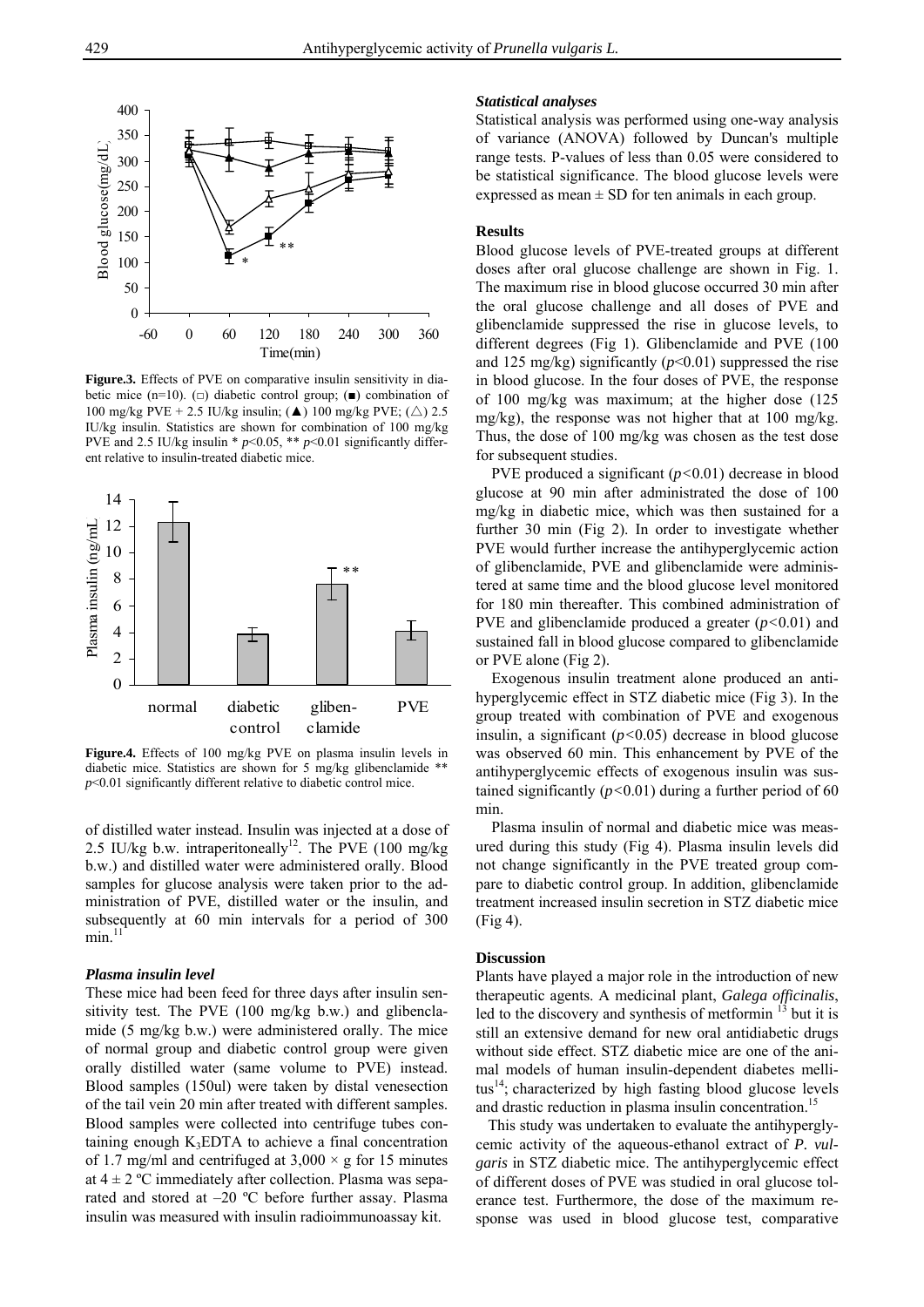insulin sensitivity and plasma insulin levels to study the antihyperglycemic effect of PVE, the combination of PVE and glibenclamide, and the combination of PVE and insulin.

The results from the dose response to *P. vulgaris* in STZ diabetic mice indicated that four doses of PVE all suppressed the hyperglycemic response to an acute glucose challenge and produced a fall in the blood glucose level. Two doses of 100 and 125 mg/kg shown significant difference and the response of 100 mg/kg were maximal; thus, we chose the dose of 100 mg/kg as the test dose for subsequent studies.

The combined administration of *P. vulgaris* and glibenclamide significantly decreased blood glucose level in STZ diabetic mice, and the antihyperglycemic activity was more pronounced between 60 and 150 min. The same dose of *P. vulgaris* also enhanced and prolonged the antihyperglycemic effects of exogenous insulin. However, antihyperglycemic activity was not due to a change in endogenous plasma insulin secretion. In present study, similar antihyperglycemic effects of *P. vulgaris* were found in the STZ diabetic mice for the first time. The results from the oral glucose tolerance tests, blood glucose tests, and comparative insulin sensitivity tests in STZ diabetic mice suggest that *P. vulgaris* has the potential to lower blood glucose levels.

 Glibenclamide, a sulphonylurea, is antihyperglycemic drug.<sup>4</sup> It is known to stimulate insulin secretion from the pancreas, Whereas, *P. vulgaris* did not affect insulin levels after repeated oral administration. It suggests that *P. vulgaris* influences the blood glucose by other mechanisms than conventional sulphonylurea antihyperglycemic drugs. The improvement of glucose tolerance produced by *P. vulgaris*, in the absence of any change in circulating insulin levels, is similar to the action of metformin, which acts by increasing the insulin sensitivity of target tissues.

The present study with the comparative insulin sensitive tests indicates that the antihyperglycemic effect of insulin is enhanced and prolonged, which could result from increased tissue metabolism or from suppressed levels of Non-esterified Fatty Acids (NEFA). Excess plasma NEFA can inhibit insulin-stimulated glucose utilization in muscle<sup>16</sup> and promote hepatic production of glucose.<sup>17</sup> Whereas, reduction of plasma NEFA concentration improves glucose utilization<sup>18</sup>, enhances the suppression of hepatic glucose production by insulin.<sup>19</sup> On the other way, insulin sensitizer like thiazolidinediones is known to act through the nuclear receptor, PPARγ and their antidiabetic activity correlates with the order of potency for PPAR<sub>Y</sub> transactivation.<sup>20-21</sup> It is necessary to elucidate whether there is significant activation of PPARγ in a transactivation assay after PVE administration.

On the other hand, no significant change in plasma insulin levels was noted in STZ diabetic mice after *P. vulgaris* treatment. It seems then that *P. vulgaris* extract reduced blood glucose levels without stimulating insulin secretion. The mechanism involved in this pharmacological effect, therefore is extra-pancreatic. *P. vulgaris* may exert its antihyperglycemic action by other mechanisms such as stimulation of glucose uptake by peripheral tissues<sup>22</sup>, inhibition of endogenous glucose production.<sup>23</sup>

Some constituents in the *P. vulgaris* have been identified, such as, phenolic acids (rosmarinic, caffeic *et al*.), triterpenoids (methyl oleanolate, methyl ursolate, methyl maslinate *et al.*)<sup>24-26</sup>, flavonoids (quercetin, campherol, rutin *et al.*)<sup>27</sup>, tannins and polysaccharide.<sup>28-29</sup> The antihyperglycemic activity of the *P. vulgaris* may be due to any one or more of the constituents in the extract, for example, triterpenoids and flavonoids.

The antihyperglycemic mechanisms of *P. vulgaris* extract remain unclear and further studies are required to elucidate site(s), cellular and molecular mechanisms of *P. vulgaris* extract. The measurement of lipogenesis, lipolysis, NEFA, and glucose uptake could help to elucidate the possible physiological mechanisms for the antihyperglycemic effect of *P. vulgaris*.

In conclusion, the results from this study indicated that *P. vulgaris* could induce antihyperglycemic effects without stimulating insulin secretion. The use of this plant for diabetes treatment is promising but the precise active substance(s), site(s) and mechanism(s) of its pharmacological effect are still to be determined.

#### **Acknowledgements**

We wish to thank the animal breeding center of the college of Food Science and Nutritional Engineering, China Agricultural University, especially Mr. Chen for careful care and therapeutic management of the animals. We thank Dr. H. Jing, Mr. Z.L. Liu, Mr. H.Q. Yu, Miss L. Jiang, and Miss R. Ran for their excellent technical assistance.

#### **References**

- 1. Sexton WJ, Jarow, JP. Effect of diabetes mellitus upon male reproductive function. J Urology 1997; 49: 508-515.
- 2. He Z, King GL. Microvascular complications of diabetes. Endocrin Metab Clin 2004; 33: 215-238.
- 3. Atkinson MA, Maclaren NK. The pathogenesis of insulin-dependent diabetes mellitus (review). New Engl J Med 1994; 331: 1428-1436.
- 4. Yki-Jarvinen H. Pathogenesis of non-insulin-dependent diabetes mellitus (review). Lancet 1994; 343: 91-95.
- 5. Venkatesh, S, Reddy GD, Reddy BM, Ramesh M, Appa AVN. Antihyperglycemic activity of *Caralluma attenuata*. Fitoterapia 2003; 74: 274-279.
- 6. Nina Š, Ludmila K, Olena O, Rostislav V, Lucie S, Jitka U. Phenolics-rich extracts from *Silybum marianum* and *Prunella vulgaris* reduce a high-sucrose diet induced oxidative stress in hereditary hypertriglyceridemic rats. Pharmacol Res 2004; 50:123-130.
- 7. Liu F, Ng TB. Antioxidantive and free radical scavenging activities of selected medicinal herbs. Life Sci 2000; 66: 725-735.
- 8. Liu Y, Song SJ, Xu SX. Advances in the study on the chemical constituents and biological activities of *Prunella vulgaris.* J Shenyang Pharm Univ 2003; 1:55-59.
- 9. Aksoy N, Vural H, Sabuncu T, Aksoy S. Effects of melatonin on oxidative–antioxidative status of tissues in streptozotocin-induced diabetic rats. Cell Biochem Funct 2003; 21: 121-125.
- 10. Dresner LS, Wang SP, West MW, Ponomarenko IN, Mueller CM, Wait RB. Nitric acid inhibition stimulates the enhancement of alpha 1 agonist-induced vasoconstriction in diabetes. J Surg Res 1997; 70: 119-123.